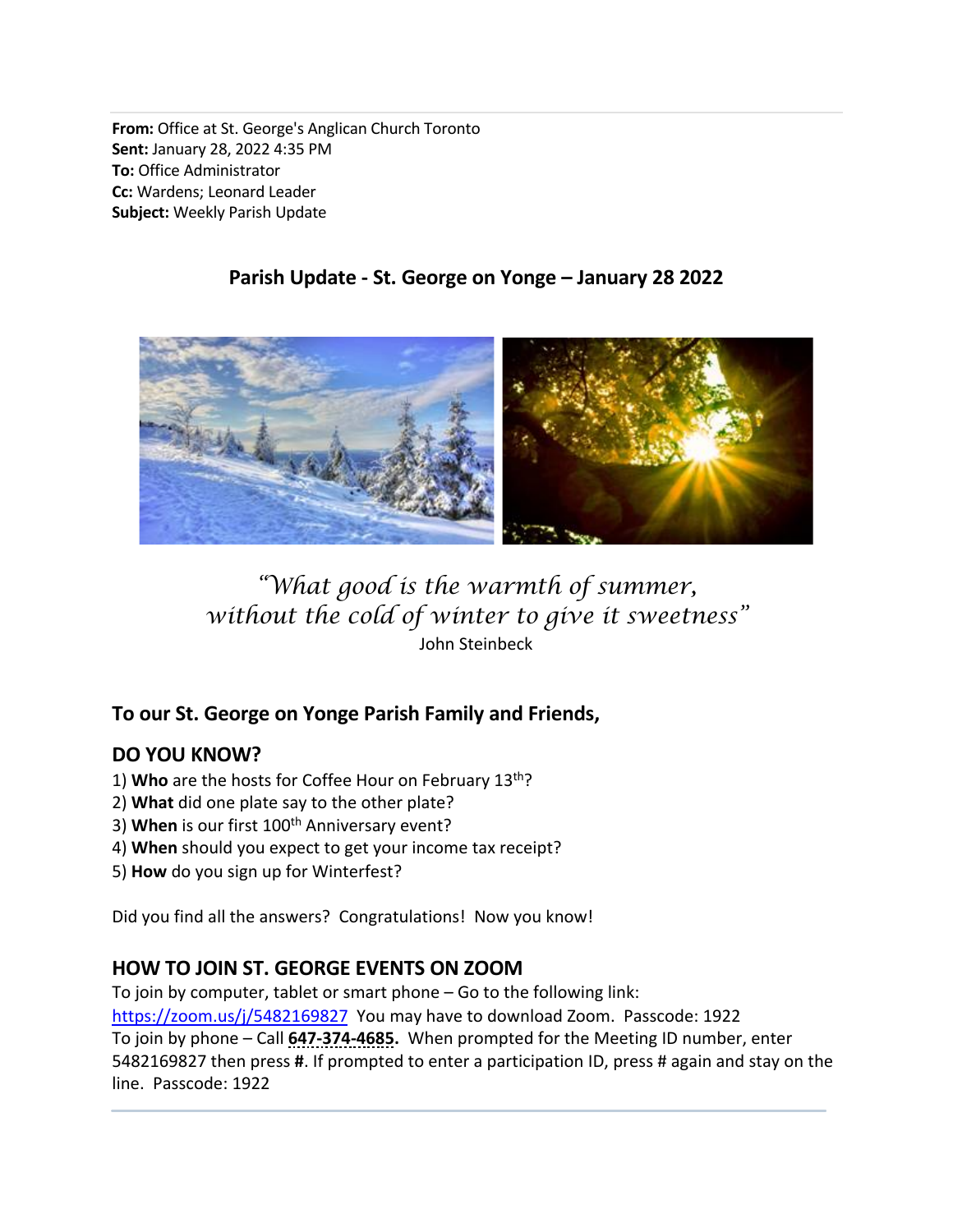Please find included this week

- $\bullet$  The bulletin for Sunday January 30<sup>th</sup> service
- Letter from the Bishop
- Draft of Vestry Report

#### MESSAGE FROM BISHOP KEVIN January 21st

Dear friends,

Thank you for your faithfulness in ministry. Each week I receive with joy and gratitude the bulletin, announcements, links and photos from your parish community. This week, as we celebrate the Week of Prayer for Christian Unity, I was heartened to see the (pre-COVID-19) photo of the wonderful group of Christian leaders from your neighbourhood, gathering to celebrate our unity. Even in our rich diversity as a Church, we proclaim "One Lord, One Faith, One Baptism." (Ephesians 4:5)

Blessings to you and the wonderful community at St. George on Yonge. Please stay warm!

+Kevin

#### \*Please join us for Worship…Virtually

With the current number of cases, the College of Bishops has made the decision to suspend inperson services. Our services will continue to be live streamed on Facebook at 10:00 each Sunday as well as being available afterwards to watch at any time. Only worship team members who have specific roles during services will be permitted to attend, and will follow all COVID-19 protocols.

This Sunday: Fourth Sunday after Epiphany.

| 2022          |                                                                   |               |            |
|---------------|-------------------------------------------------------------------|---------------|------------|
| Jan 30        | Fourth Sunday after the Epiphany                                  | Facebook Live | 10:00 a.m. |
| <b>Jan 30</b> | Coffee Hour                                                       | By Zoom       | 1:00 p.m.  |
| Feb 3         | <b>Evening Prayer</b>                                             | By Zoom       | 7:30 p.m.  |
| Feb 6         | Fifth Sunday after the Epiphany                                   | Facebook Live | 10:00 a.m. |
| Feb 6         | <b>Annual Vestry Meeting</b>                                      | By Zoom       | 11:30 a.m. |
| Feb 10        | <b>Evening Prayer</b>                                             | By Zoom       | 7:30 p.m.  |
| Feb 11        | First $100^{th}$ anniversary event - Who<br>walked in Willowdale? | By Zoom       | 7:00 p.m.  |
| Feb 13        | Sixth Sunday after the Epiphany                                   | Facebook Live | 10:00 a.m. |
| Feb 13        | <b>Special Coffee Hour</b>                                        | By Zoom       | 1:00 p.m.  |

#### CALENDAR OF EVENTS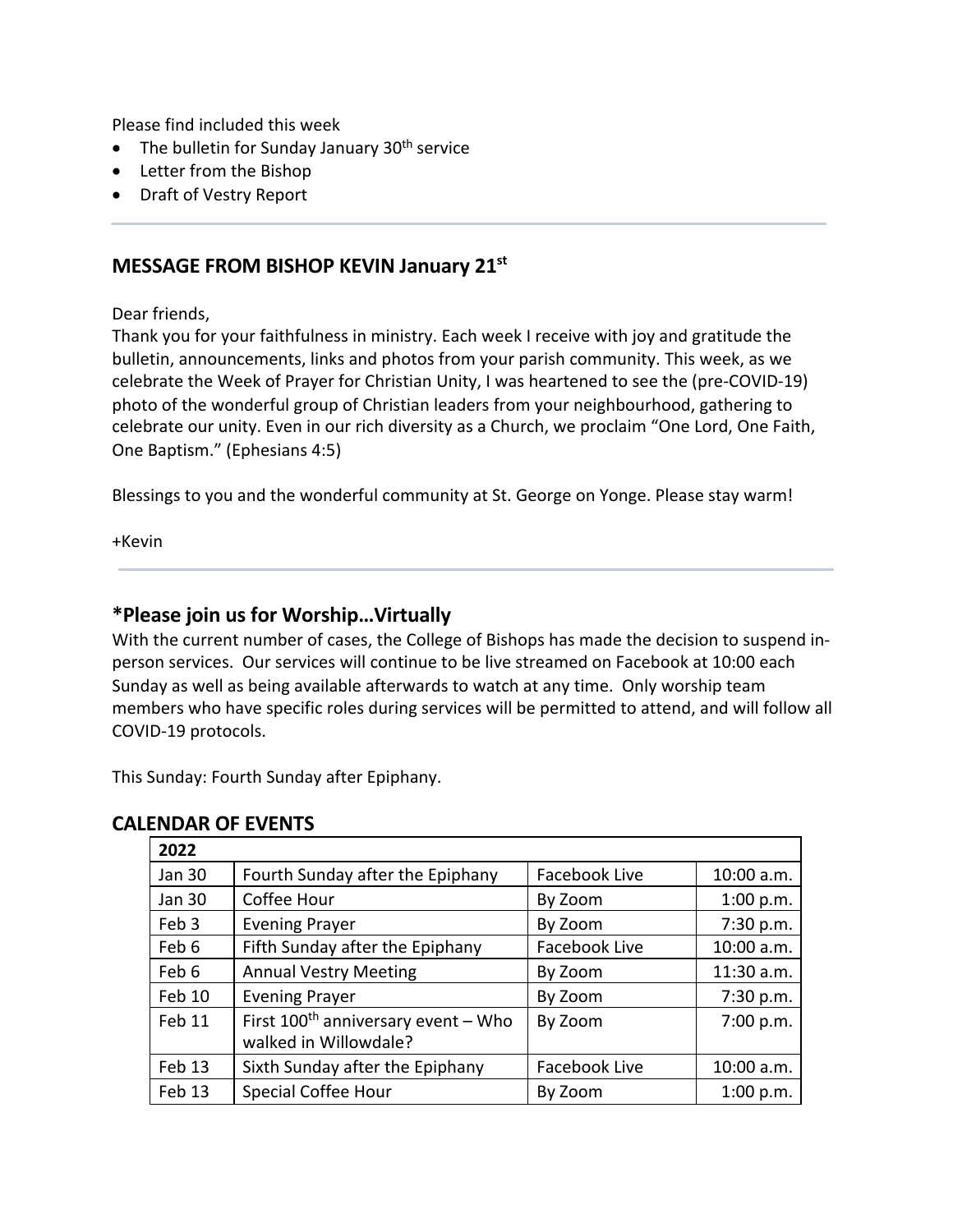| $ $ Feb 17<br><b>Evening Prayer</b> | By Zoom | 7:30 p.m. |
|-------------------------------------|---------|-----------|
|-------------------------------------|---------|-----------|

#### VIRTUAL SERVICE

The virtual service for January 30<sup>th</sup> is being streamed on the St. George on Yonge Facebook page at 10 a.m. ET: https://www.facebook.com/stgeorgeonyonge/

The entire video will also be available on the page immediately after. Please invite your friends and family to watch, pray, sing and react together while apart!

\*The bulletin is attached.

- \* You can continue to access the service at https://stgeorgeonyonge.ca/sermons. Services for previous Sundays can be accessed from the website by clicking on Sermon Archive.
- \* You can hear the sermon by calling the church phone number and choosing option 8.

#### **VESTRY**

The Annual Vestry Meeting is taking place on Sunday, February 6<sup>th</sup> at 11:30 by Zoom. The draft of the Vestry Report is attached. Please note, the final version of the Vestry Report will be sent out with the February 4<sup>th</sup> weekly update and will include the financial information.

#### MESSAGE FROM ENVELOPE SECRETARY

The income tax receipts have been mailed. Please check it carefully, and if you feel something is not correct let the envelope secretary know. Thank you. Anne Baillie – 416 225-2570 / family.baillie@sympatico.ca

#### WILLOWDALE WINTERFEST!



#### Creating light in the dark winter months

Sunday, January 30<sup>th</sup> at 6:00 p.m. You must register to get the link to join in.

We cordially invite you to **Willowdale Winterfest**, an evening of connecting with neighbours and live entertainment from the comfort of your own home! We've assembled a line-up of talented musicians, artists, storytellers and even a magician who all happen to be neighbours! There will be door prizes from local businesses as well!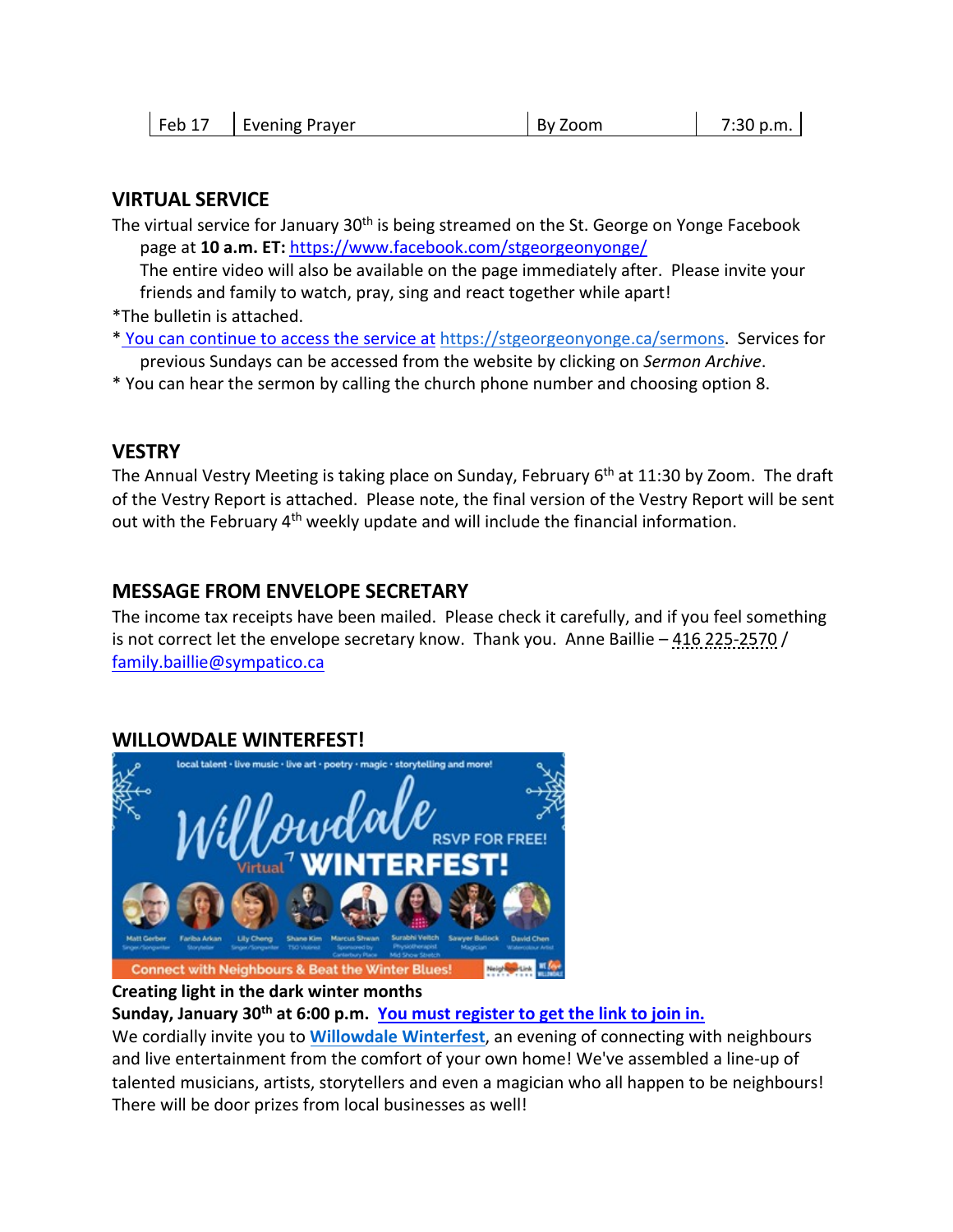For many of us, January has been a difficult month. In addition to the regular challenges of cold temperatures paired with reduced sun exposure we also had to return to lockdown, at home learning along with a surprise blizzard. For those who are struggling, you are not alone!

To counteract the gloom and isolation, we are hosting Willowdale Winterfest! - born out of our desire to bring some warmth and connectivity to our community. We hope you'll join us! Together, we can create some light during this dark winter month.

Lily Cheng, Executive Director NeighbourLink North York



# OUR FIRST 100TH ANNIVERSARY EVENT - "WHO WALKED IN WILLOWDALE?"

This presentation by local Toronto historian Richard Fiennes-Clinton will cover the history of the Willowdale neighbourhood. We'll meet some of the early inhabitants of the area, but also draw on stories and illustrations that show how much Willowdale has changed. Photographs from just before St. George on Yonge was established show us how the area was still farmland. Subsequent years brought residential development, and eventually turned Willowdale into the busy hub that it is today.

We will revisit some landmarks that long-time residents of Willowdale will remember, but will also be of interest to more recent newcomers, as it puts forward the sense of community that Willowdale is so well-known for.

Richard Fiennes-Clinton is a local historian who has operated his own tours and talks for several years, as well as working with some of the city's museums.

#### Note change in date:

Please join us on Zoom on Friday, February  $11<sup>th</sup>$  – 7:00 p.m. Use the Zoom link at the beginning of this update.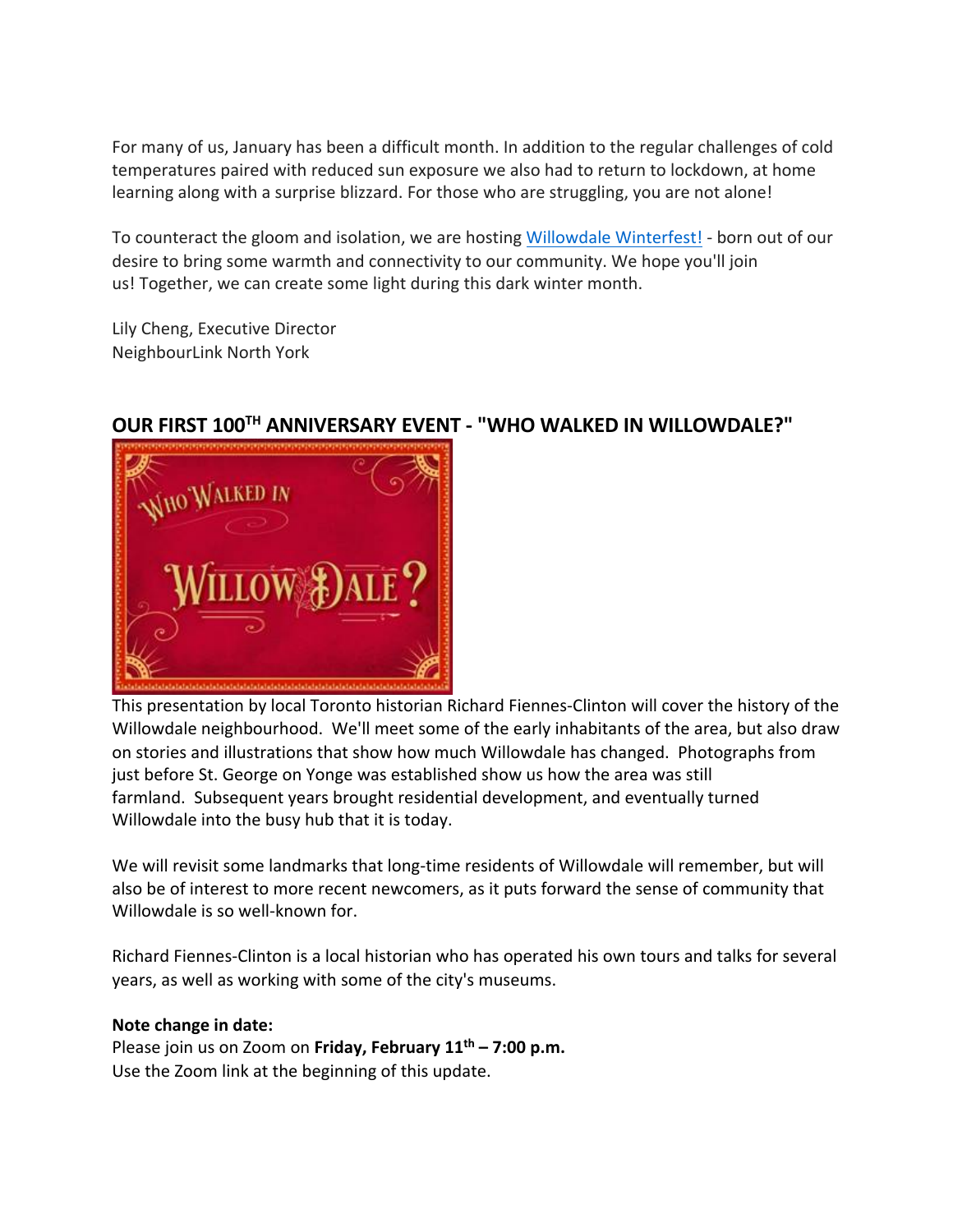# VIRTUAL COFFEE HOUR - Sunday, January 30<sup>th</sup> at 1:00 p.m.



Coffee is optional

Come and join us for our virtual Coffee hour this Sunday, January  $30<sup>th</sup>$  at 1:00 p.m. Inperson social events won't be allowed for quite some time. In order to connect and share stories, tales of what we are up to, etc. we would like to continue our virtual social events and hope to have more people join us. Join us for the hour; join us for a few minutes. All are welcome.

Use the Zoom link at the beginning of this update.

#### Save the Date – February  $13<sup>th</sup>$  at 1:00 p.m. Special Coffee Hour

Members of the Parish's anti-bias/anti-racism/inclusivity mission launch group will host the February 13<sup>th</sup> coffee hour, lead a conversation about the mission, and ask for people's responses and ideas where the parish should go from here with the mission statement.

#### EVENING PRAYER WITH THE PARISH FAMILY



Join us for evening prayer by Zoom. Thursday evenings – next service is on – February  $3<sup>rd</sup>$ Time 7:30 to 8:00 p.m. An opportunity to invite family and friends interested in evening worship. Interested in being a reader? Please respond to this weekly update or call Rev. Leonard at 416 225-1922 x515.

Use the Zoom link at the beginning of this update.

### CHILDREN AND YOUTH MINISTRY



Calling all children. Our next lesson for the 6-11+ year olds it will be at 12:30 p.m. on Sunday, January 30<sup>th</sup> for our 30 minute Zoom session.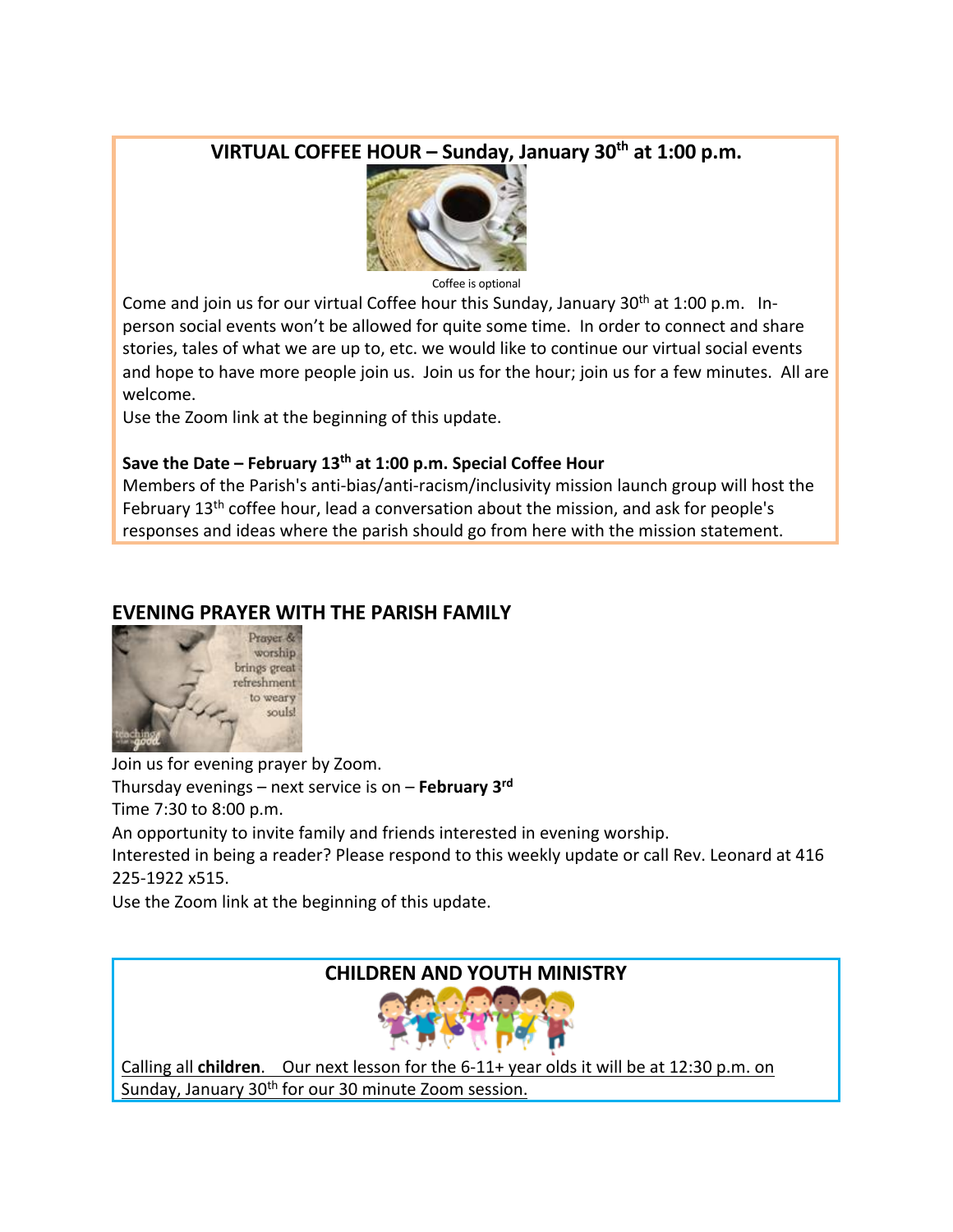At this time I will continue to do the Zoom sessions. A second adult is required to join in each session. Anyone interested in doing this occasionally, please let me know. You do need to have your police record check done and participated in a sexual misconduct training session sometime in the past 3 years.

Due to the amount of time that it takes to prepare these sessions, I am asking that parents let me know when their children will be participating. Please email me (fambail@hotmail.com) by the Friday evening before the session. If I don`t hear from any parents by then, the session will not take place.

Please note that there will not be any children's programs in February. Program sessions for both groups will resume on March  $6<sup>th</sup> - 12:30$  for the 6-11 and 1:00 for the 3-5 year olds.

You can reach me at: Kathy: fambail@hotmail.com

#### PHOTO GALLERY



Pictures from the Week of Prayer for Christian Unity service – January 25<sup>th</sup> 2022 at St. Edward the Confessor Catholic Church Please note: All COVID-19 protocols of the Catholic Church were followed. Masks were taken off briefly for presiding, reading, pictures, etc.

Do you have any pictures of interest that we could share? Please submit them to the office for consideration.

\* \* \* \*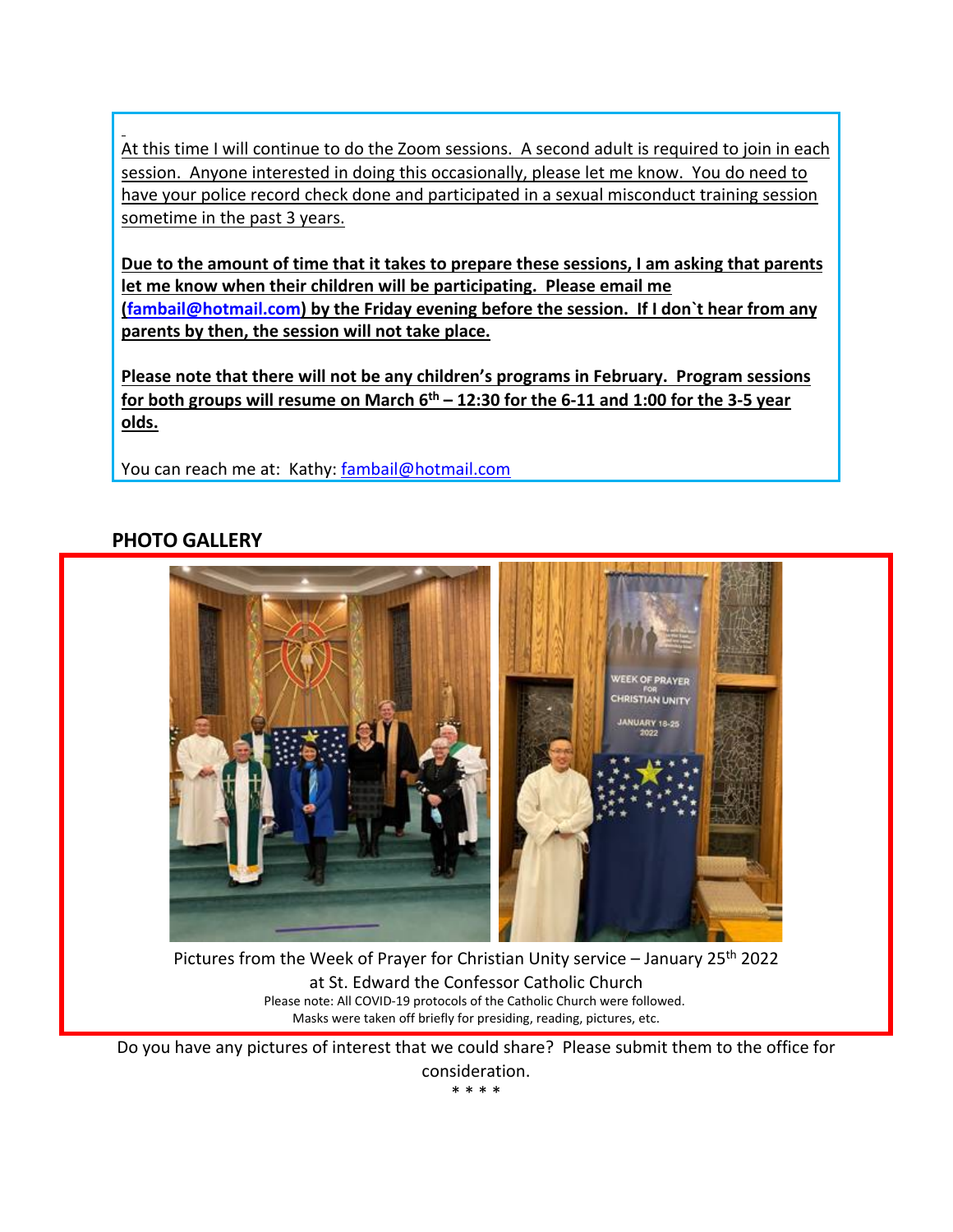#### **CELEBRATIONS**



Any birthdays coming up in February? March? Any other special celebrations coming up? Just let the office know so we can wish you blessings on your special days.



| We Remember in Prayer Today and This Week |  |  |  |
|-------------------------------------------|--|--|--|
| <b>Congregation Cycle</b>                 |  |  |  |
| Jackie C                                  |  |  |  |
| Yan C                                     |  |  |  |
| Cynthia C                                 |  |  |  |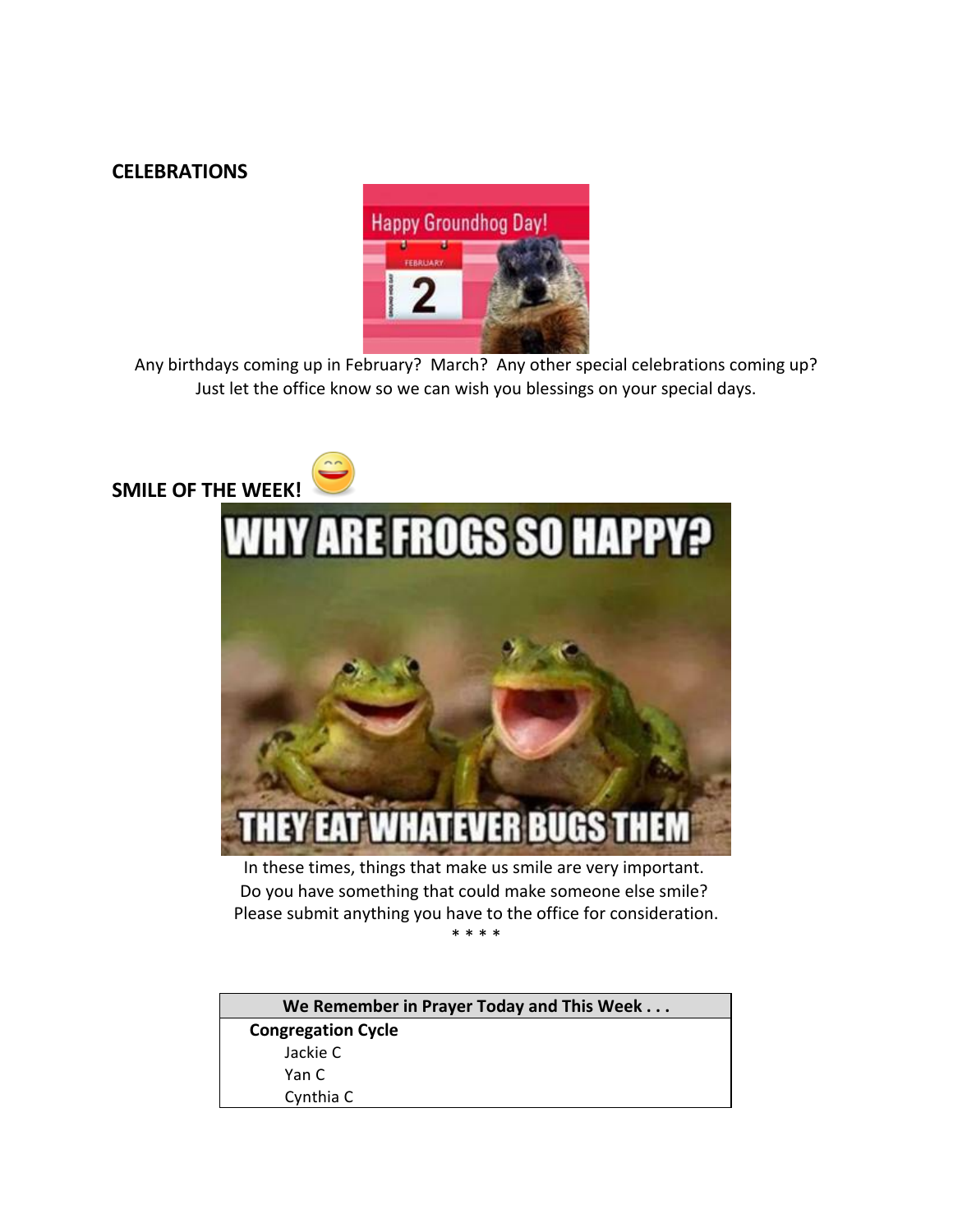Hugo & Carolina C Ruby & Ariana D



# "Today this scripture has been fulfilled in your hearing." Luke 4.21b

# ONGOING REMINDERS

#### TERRITORIAL ACKNOWLEDGEMENT

This is the Land Acknowledgement that has been adopted by St. George on Yonge: The land on which we gather is the traditional territory of the Huron-Wendat, Haudenosaunee (ho-den-oh-show-nee) and Anishinabek (ah-nish-nah-bek) Nations, and the Mississaugas of the Credit First Nation. This territory was the subject of the Dish With One Spoon Wampum Belt Covenant, an agreement between the Iroquois Confederacy and the Ojibwe and allied nations to peaceably share and care for the resources around the Great Lakes. This territory is also covered by the Toronto Purchase. Today, Toronto is home to many Indigenous people from across Turtle Island.

We recognize the enduring presence of Indigenous peoples connected to and on this land. We are grateful for the opportunity to gather on this territory and work in this community, and we commit ourselves to the work of reconciliation with Indigenous peoples.

#### *<u>STEWARDSHIP</u>*

The 'official' season for giving is now over, and family, friends, and charitable organizations are rejoicing in the gifts they received. And we rejoice in the greatest gift of all, the baby born on Christmas Day more than 2,000 years ago. Jesus' impact on the world, and the Christian church that grew to proclaim the Gospel, have been a major force for good throughout the world.

Close to home, St. George on Yonge is also a force for good, and throughout the pandemic has maintained worship services (sometimes virtual, sometimes in-person, sometimes both at the same time, and virtual only at this time), and provided pastoral support and programs that people rely on. This has continued in spite of a sharp drop in income, and a growing gap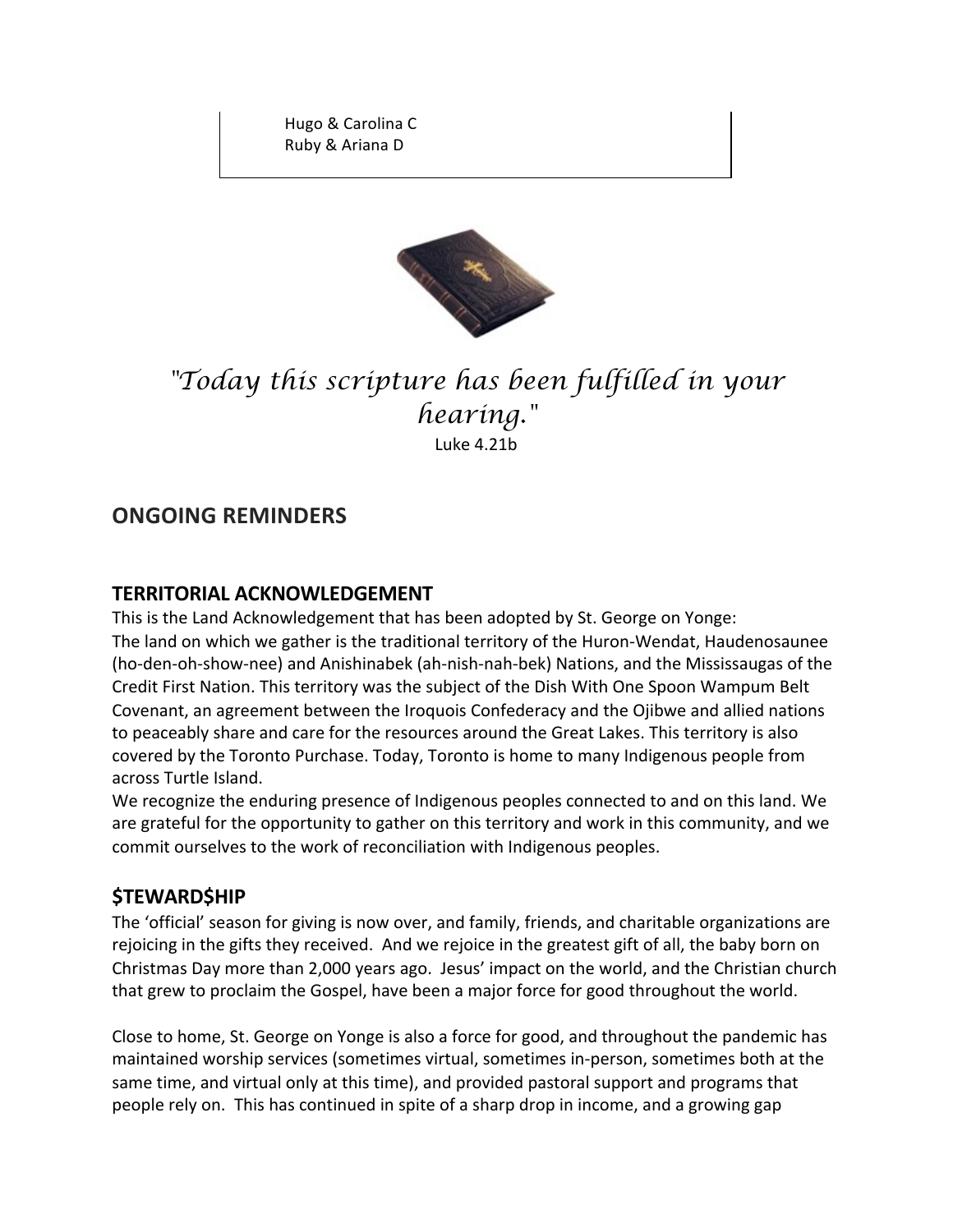between income and outgo. Essential repairs can't be done because of the lack of funds. Our Priest, Administrator, Music Director and custodian continue to deliver 120% in spite of this, but to describe the situation as stretched is an understatement.

Please think about your gift to St. George in an intentional and prayerful way. The note below on 'Donation Options' has some very useful information to help you with your decision.

# DONATION OPTIONS

- If you are not already donating using PAR, please seriously consider using this method of intentional giving, using safe, secure and automatic debit; it's very flexible, you can change or withdraw your commitment at any time. Commit to a manageable amount, and top it up with an additional offering if you experience a windfall. Regarding PAR or any other form of donation, please contact Envelope Secretary Anne Baillie at family.baillie@sympatico.ca or 416-225-2570 and she will be happy to give you more information and assist you.
- Cheques can be mailed or dropped off at the Church in person. The Office Administrator is here on Tuesdays, Thursdays and Fridays during office hours; just phone or email first to set up a time for the drop off. If you're able to drop off in person, we also accept good oldfashioned cash – even coins (but please no pennies).
- At the Sunday services the collection plate will be at the back of the church. Due to COVID protocols it won't be passed around. Please deposit your donation as you enter the Sanctuary.
- Donations can also be made online with a credit card through CanadaHelps (even though there is a 3.75% charge to the parish, all donations are gratefully received).



### VACCINE POLICY FROM THE DIOCESE

On September 17, 2021 the Diocese issued a new policy, for the protection of all individuals who enter the church buildings, including any church property outside as well, or, who come in contact with church staff carrying out activities on behalf of or representing the Anglican Church in the Diocese at this time.

This policy applies to every bishop, priest, deacon, and lay person under the jurisdiction of the Diocesan Bishop of the Diocese of Toronto engaged as an office holder, Employee, service provider, or Volunteer. For further clarification, it applies to those appointed or hired to work in the Church, and Volunteers at all levels of the Diocese before they can be allowed to start their activity or duty.

Proof of vaccination can either be shown to a warden in person at the church, or over Zoom. Please do not email us your vaccination certificate as proof, as it is not a secure form of communication.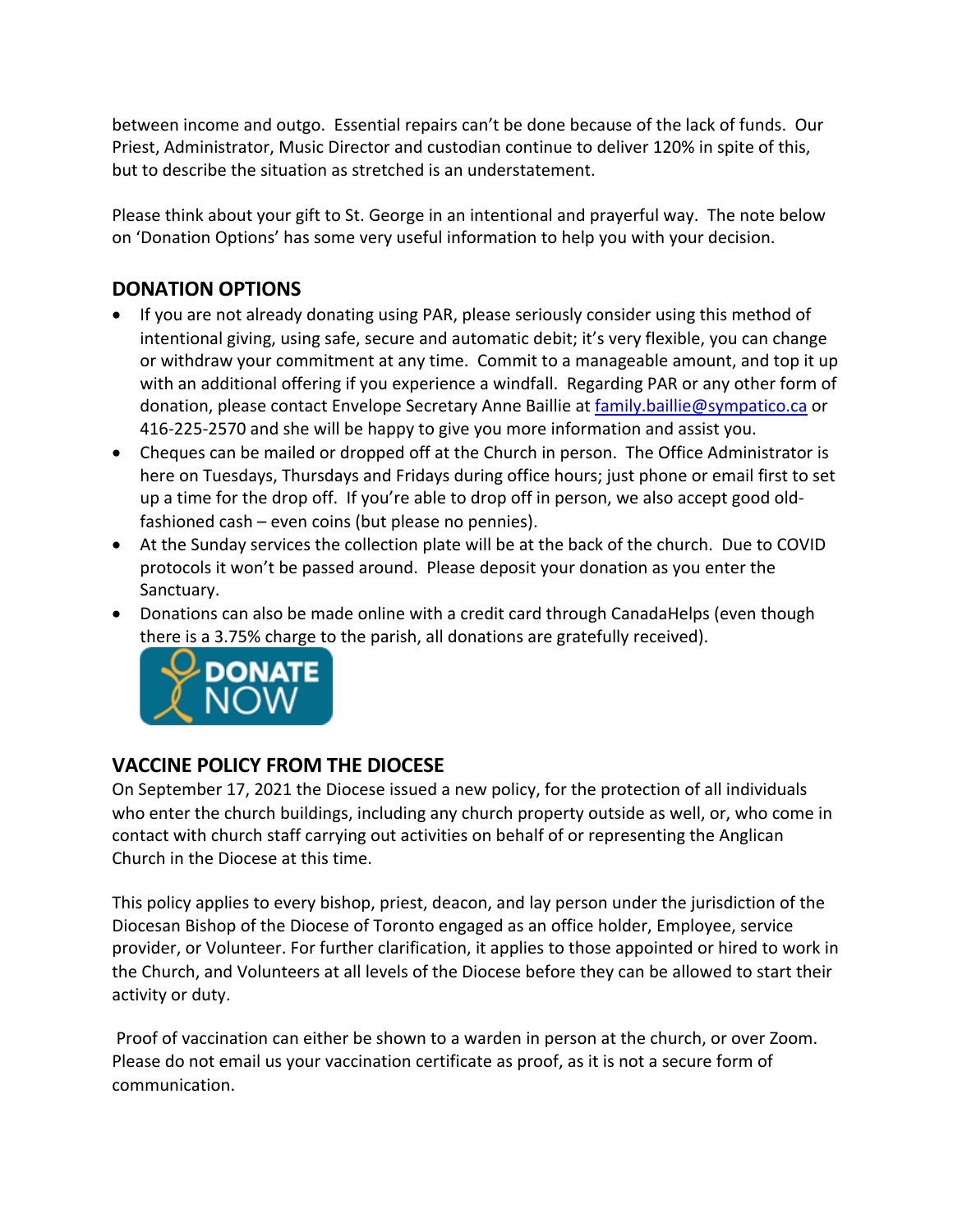Thank you in advance for doing your part to keep everyone safe by complying with the diocesan policy.

Aili Maki and Doug Heyes

# OLD EYE GLASSES TO DONATE?



Thank you for the **many pairs of eyeglasses already donated**. If the desire to support those in developing countries continues, more deliveries will be made, so keep them coming.  $63$  pairs to date have been donated!

#### HOW TO BOOK A COVID-19 VACCINE



#### https://covid-19.ontario.ca/book-vaccine/

Vaccines save lives. Let's all do our part. This link is for anyone needing a first or second dose or a booster for those eligible. Thank you.

# HOW TO DOWNLOAD ONTARIO'S NEW COVID-19 VACCINE PASSPORT OR QR **CODE**

To access the QR code, go to Ontario's COVID-19 vaccination record site, enter your health card information, date of birth and postal code. When you get to the next page, select 'proof of vaccination'. Then, select 'Download your enhanced vaccine certificate'. This should be followed by another screen pop-up that will display the QR code. The code will be labelled with your full name, date of birth and the dates of your vaccinations as well as the types of vaccines you received.

You can print out the QR code document if you prefer carrying it physically, but make sure not to fold or crease the QR code portion as it may become difficult to read. You can also store the code in your smartphone as a PDF by emailing it to yourself.

If you're an iPhone user, you can save it to your Apple Health app by opening your camera and hovering over the QR code. When your phone scans the code, it'll open up the document that you can save on your app.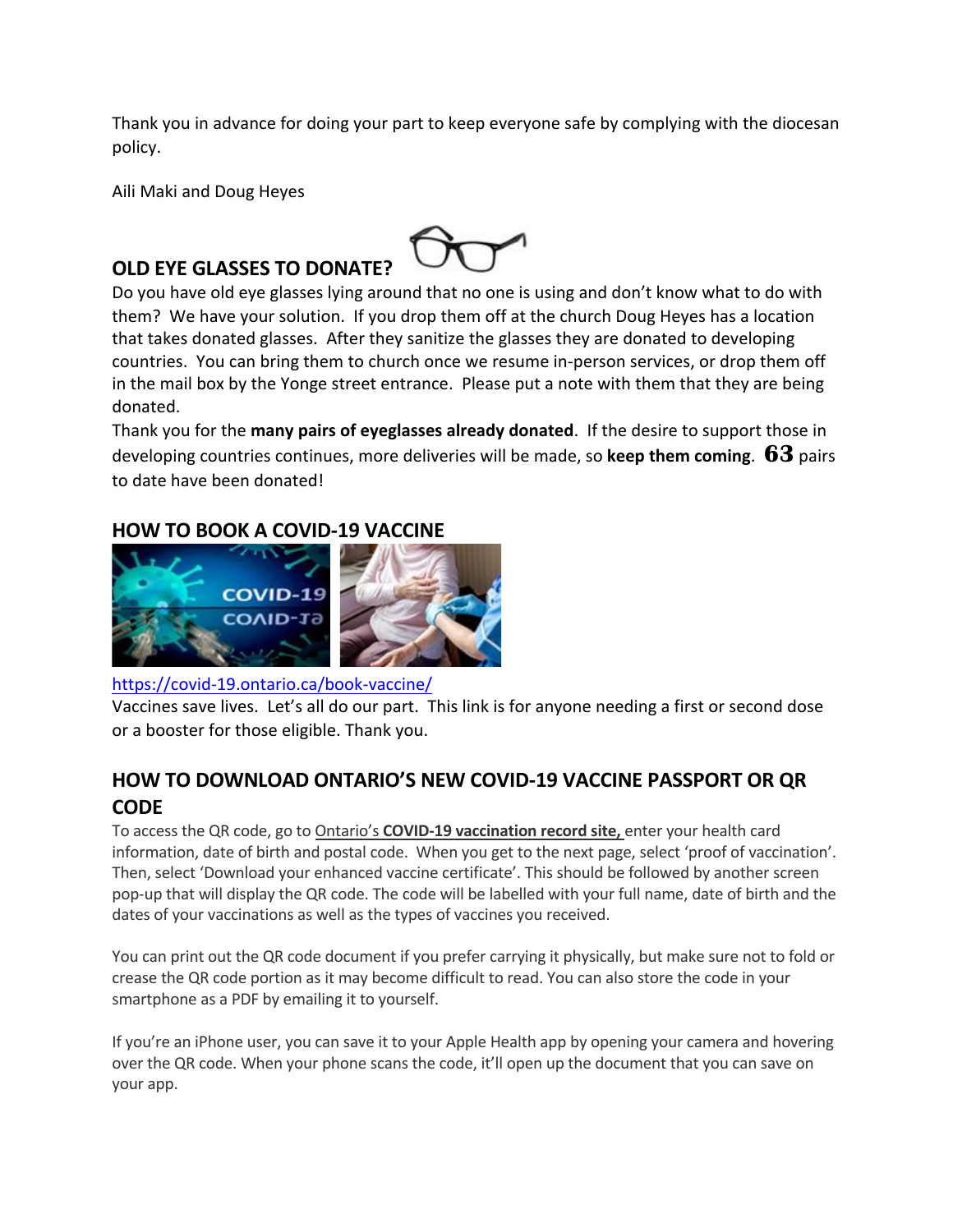If you received one or more of your doses of the COVID-19 vaccine outside of Ontario, the government says you must contact your local public health unit for proper documentation. The province says that "proof of vaccination may also include a vaccination receipt from another jurisdiction that shows the holder is fully vaccinated against COVID-19."

If you aren't vaccinated or are only partially vaccinated, Ontario says you won't be able to enter businesses and organizations where proof of vaccination is required. This includes indoor dining at restaurants, gyms, theatres, sports and entertainment venues and other non-essential businesses. The same site for downloading your enhanced vaccine certificate can also be used to book your vaccine appointment.

# THANK YOU FOR HELPING TO SAVE GOD'S CREATURES GREAT AND SMALL



With the necessity of wearing masks, if you are using disposable ones, please cut the elastic/ribbons before disposing of them properly; some ribbons can simply be pulled free of the mask. Animals, birds, fish, etc. can get caught up in the elastic. Don't forget to cut the plastic rings of can holders too. Please say no to plastic straws… there are many alternatives out there now. And please use reusable bags when possible.

If you have the opportunity to share this message, please do so. The more people we make aware of this, the better off God's creatures may be. Thank you.

### CHURCH CONTACT INFORMATION

In these COVID-19 times, anyone needing to be at the church, for any reason, must sign in and out of a log book as required by public health directives for contact tracing. People must inform Rev. Leonard, the Office Administrator or a Churchwarden, before visiting St. George.

#### OFFICE HOURS

The Church Office is officially closed to the public at this time because of COVID restrictions. We will be checking emails as well as phone messages so please don't hesitate to reach out when needed.

The church phone number is (416) 225-1922.

| Office                                       | Ext. 501 | office@stgeorgeonyonge.ca         |
|----------------------------------------------|----------|-----------------------------------|
| Rev. Leonard Leader                          | Ext. 515 | leonard.leader@stgeorgeonyonge.ca |
| Michael Leach                                | Ext. 504 |                                   |
| Prayer Requests - Margie Lyttle 416-512-6265 |          | mmlyttle@hotmail.com              |

#### IMPORTANT LINKS